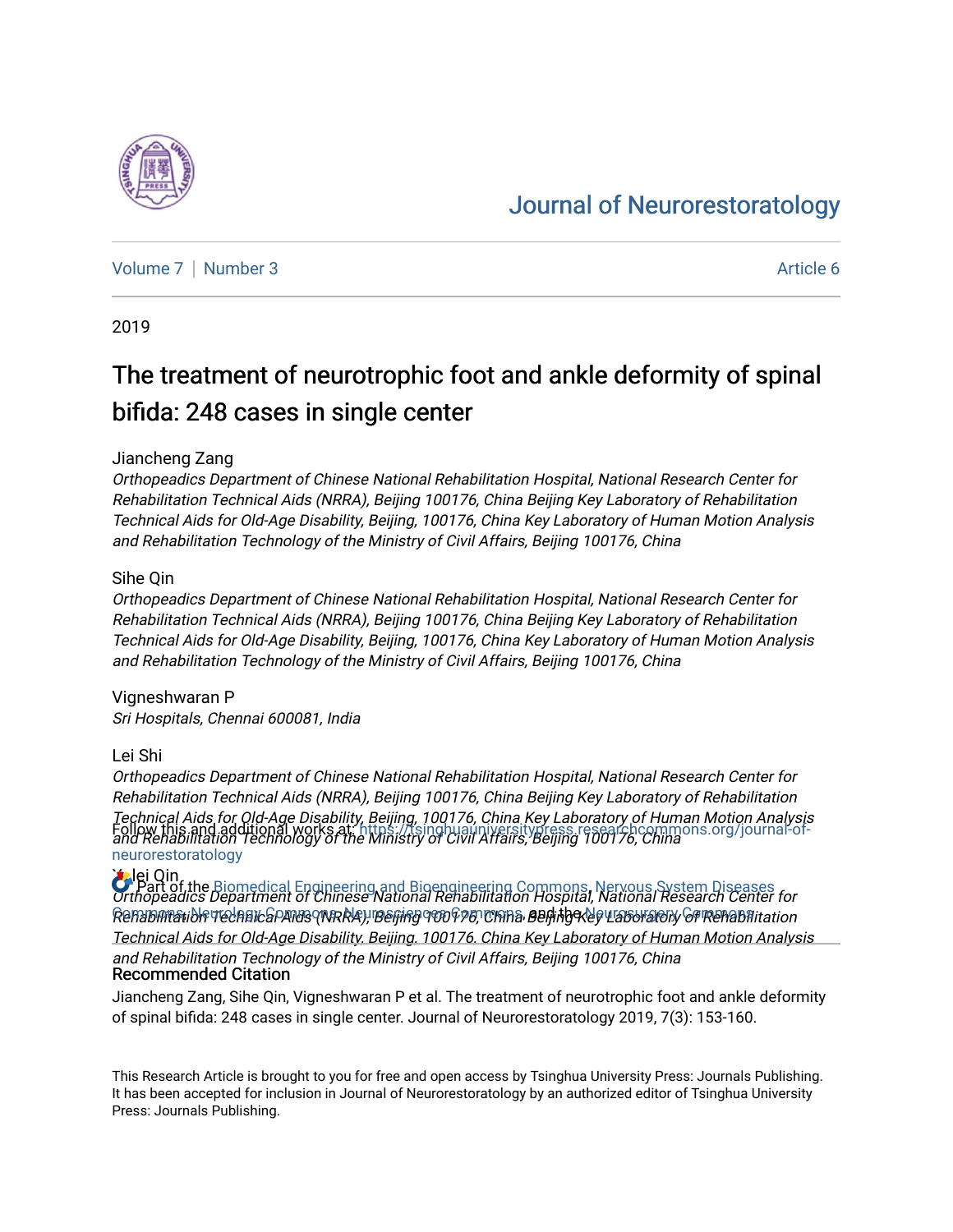### **RESEARCH ARTICLE**

# **The treatment of neurotrophic foot and ankle deformity of spinal bifida: 248 cases in single center**

Jiancheng Zang<sup>1,2,3</sup>, Sihe Qin<sup>1,2,3</sup> ( $\boxtimes$ ), Vigneshwaran P<sup>4</sup>, Lei Shi<sup>1,2,3</sup>, Xulei Qin<sup>1,2,3</sup>

*1 Orthopeadics Department of Chinese National Rehabilitation Hospital, National Research Center for Rehabilitation Technical Aids (NRRA), Beijing 100176, China* 

*2 Beijing Key Laboratory of Rehabilitation Technical Aids for Old-Age Disability, Beijing, 100176, China* 

*3 Key Laboratory of Human Motion Analysis and Rehabilitation Technology of the Ministry of Civil Affairs, Beijing 100176, China* 

*4 Sri Hospitals, Chennai 600081, India* 

### **ARTICLE INFO ABSTRACT**

**Received:** 9 August 2019 **Revised:** 12 September 2019 **Accepted:** 16 September 2019

**©** The authors 2019. This article is published with open access at http://jnr.tsinghuajournals.com

### **KEYWORDS**

neurotrophic foot; ulcer; foot and ankle; spinal bifida; orthopedic treatment

**Objective:** To evaluate the functional outcome of foot and ankle deformity secondary to spinal bifida treated by various methods.

**Methods:** A retrospective analysis of 248 patients with foot and ankle deformity secondary to spina bifida with an average age of 25.5 years and underwent surgical treatment in our hospital from March 2012 to April 2016. The deformity correction was achieved by various methods like soft tissue procedure, bony procedure combined with external fixator application. All the patients were followed up at regular interval. Post operative rehabilitation and protective splints were provided after fixator removal. The final outcome was evaluated with American Orthopedic Foot and Ankle Society (AOFAS) score and Qin's criteria for deformity correction, matched T-test was used to compare the data pre and post surgery.

**Results:** According to the short term follow up, all these patients were achieved complete correction and able to achieve full weight bearing. Out of 248 patients, 13 patients were lost follow up. 235 patients were followed up for an average of 28.5 months. We noted various minor complications like superficial pin tract infection was seen in 5, pin breakage in 4, pin tract burn injury in 1, and recurrence of deformity was noted in 20 patients especially in children, anterior dislocation of the tibiotalar joint in 3 patients with severe clubfoot deformity. At the final follow up, the mean AOFAS score increased to 88.7, with a significant improvement compared with the score before surgery  $(P < 0.05)$ . Based on Qin's criteria for deformity correction, the outcome was graded as excellent in 180 patients, good in 55, and fair in none of the cases.

**Conclusion:** Through orthopaedic treatment, combination of soft tissue and bony procedures along with external fixator helps to achieve complete correction of deformity, healing of ulcer, restoration of functional activity for spinal bifida sequelae patients.

Corresponding author: Sihe Qin, E-mail: qinsihe@163.com

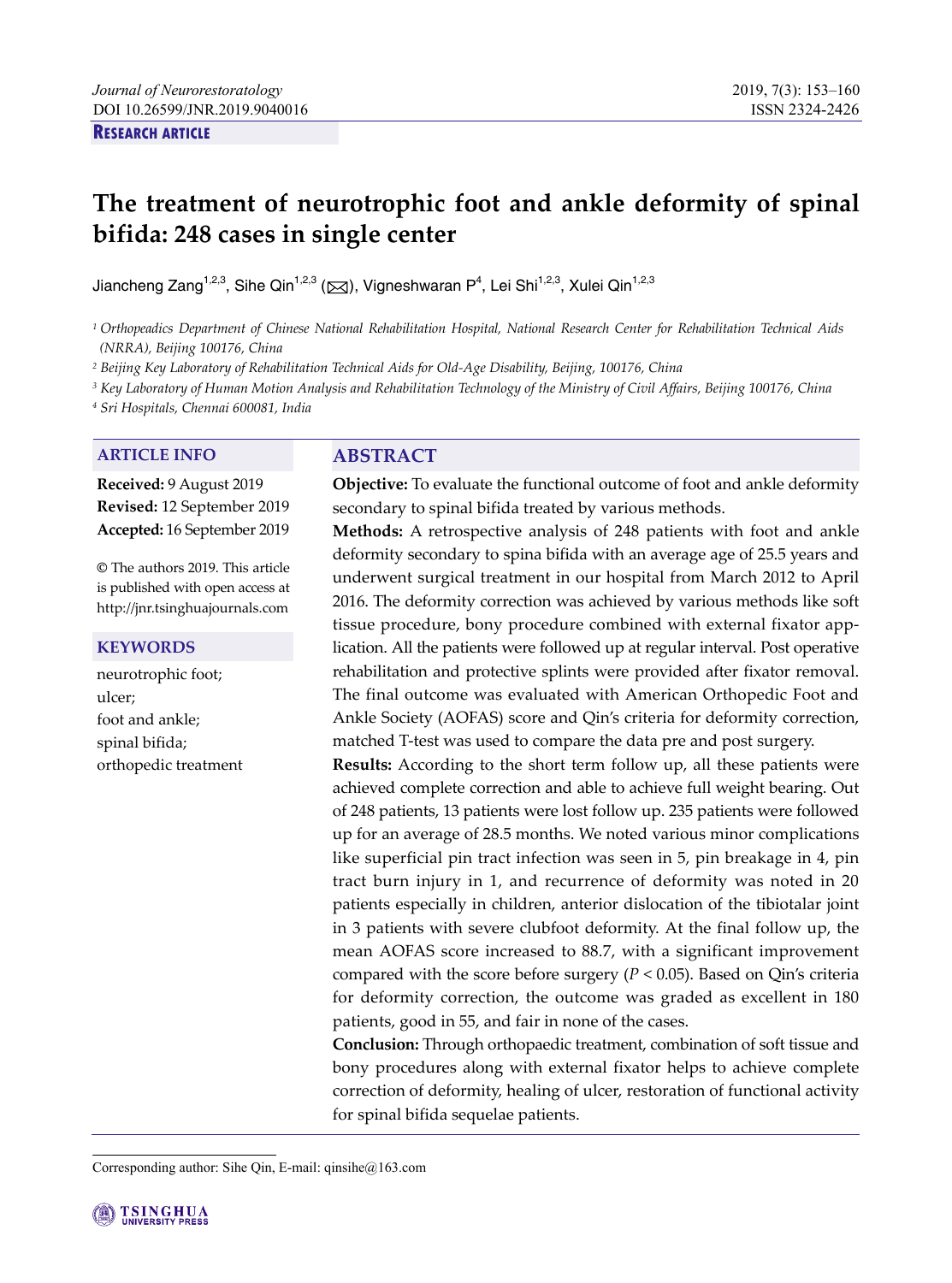# **1 Introduction**

Spina bifida is the most common congenital anomaly of the central nervous system [1]. The level of the lesion determines the type of foot and ankle deformity [2]. The involvement of the foot and ankle in spina bifida is seen in most of the patients [3, 4] which may present as club foot, calcaneus foot, equinus, varus, valgus or a combination of deformities.

Foot and ankle deformities affect the cosmetic appearance, difficulty in ambulation, difficulty in bracing and shoe wear. These deformities can also lead to skin irritation due to abnormal loading and result in pressure sore [5].It is a main factor which affects the quality of life in spina bifida sequelae patients.

Therapeutic management of spina bifida anomalies is not uniform currently [6]. Neurosurgeons believe that neurolysis should be performed [7], spinal surgeons support skeletal fixation and fusion [8], and recent research studies were performed with cell therapy [9] in order to find out neurorestorative methods. As orthopaedic surgeons, in this study we had summarized our experience in the management of foot and ankle deformities in spina bifida sequelae patients.

### **2 Materials and methods**

### **2.1 Patients**

In this study 248 patients with foot and ankle deformity secondary to spina bifida admitted in our hospital orthopaedic department from March 2012 to April 2016 were retrospectively analysed. Out of 248, 121 were male and 127 were female. The patients included in this study were aged 5 to 50 with an average of 25.5 years old. The side of involvement was left sided in 49 patients (19.8%), right sided in 53 patients (21.4%) and bilateral in 146 patients (58.8%). Inclusion criteria: All

patients with acquired foot and ankle deformity secondary to spina bifida of any age group. Exclusion criteria: Patient with congenital foot and ankle deformity, foot and ankle deformities as sequelae of poliomyelitis, cerebral palsy. Detailed history of acquired foot and ankle deformities, any sensory impairment, any bowel and bladder involvement were obtained. Thorough evaluation of lumbosacral region to look for any cystic lumps, skin depression, pigmentation, hairy tuft, any previous operated scar, type of deformity of foot and ankle, muscle power, degree of sensory involvement, any ulceration were performed. Radiographic evaluation of lumbosacral region was done in all patients to assess the level of spinal lesion. An informed consent was obtained from all the patients involved in this study.

### **2.2 Surgical method**

All the patients were operated by the same team of orthopaedic surgeons under general anaesthesia. The surgical plan was designed based on initial clinical evaluation, component of involvement soft tissue or bony component, type of deformity, and suppleness of the deformity. For only soft tissue involvement, tendoachilles lengthening, tibialis posterior lengthening or transfer, tibialis anterior transfer was performed based on the type of deformity. For bony involvement, corrective extra articular osteotomies and subtalar arthrodesis were performed. After initial correction, external fixator was applied to all the patients. Hybrid fixator was used for acute correction. If the deformity cannot be corrected acutely, then Ilizarov fixator was used for gradual correction of the deformity.

### **2.3 Post operative management**

In the initial  $1<sup>st</sup>$  to  $4<sup>th</sup>$  postoperative day, patients were advised to do exercise in bed. Empirical antibiotic was given to all the patients. Wound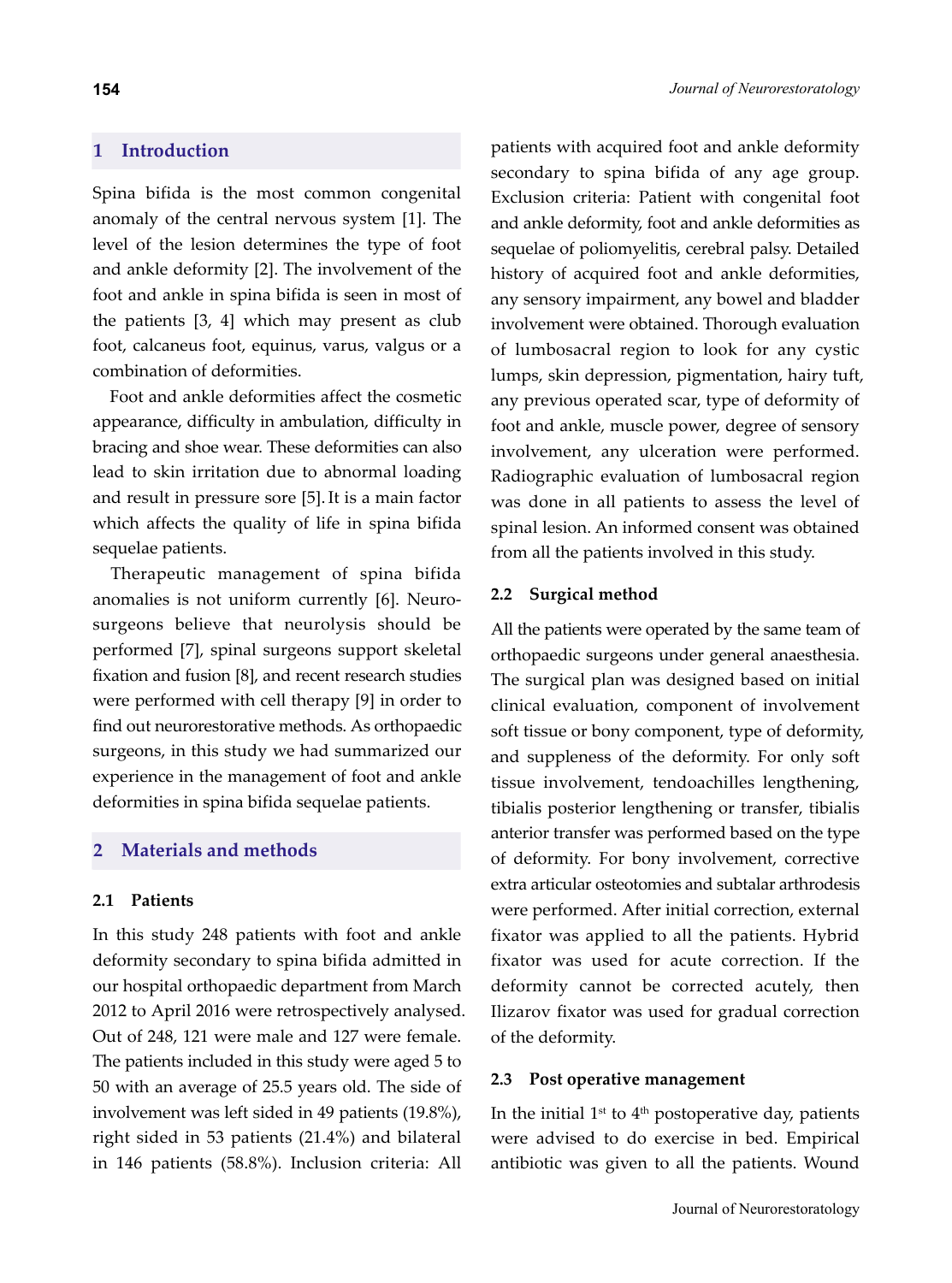inspection was done on the  $4<sup>th</sup>$  postoperative day and postoperative radiograph were taken. Those patients who had residual deformity gradual correction by frame adjustment were started on the 5<sup>th</sup> postoperative day. All patients were mobilised initially with crutches, transited from non-weight bearing walking gradually to partial weight bearing, and at last full loading was allowed. All the patients were followed up at regular intervals. Radiographs were taken at each visit to assess the bone healing. After achieving complete correction of the deformity, the fixator was locked in that position and allowed full weight bearing. Those patients who had ulceration were treated by regular dressing every 1 or 2 days. Once the signs of bony union noticed in follow up radiograph, the external fixator was removed. Then custom made ankle foot orthosis was provided and allowed to walk with full weight bearing. After 4 to 8 weeks, patients were gradually transited to unprotected walking.

At final follow up, the results were assessed by AOFAS (American Foot and Ankle Society) score [10] and Qin's criteria for the deformity correction [11] (Table 1). Matched T-test was applied in SPSS 20.0 software to compare the score preoperatively and at the final follow up.

### **3 Results**

Out of 248 patients, 13 patients were lost follow up. 235 patients were followed up for an average of 28.5 months. In terms of the type of deformities of foot and ankle, there were 134 patients with clubfoot, 30 with valgus foot, 37 with calcaneal foot, and 34 with cavus foot. 43 patients had ulcer in the weight bearing area. 9 patients had hip dislocation and 12 had scoliosis as associated deformity which was treated accordingly. According to the type of external fixator, Ilizarov external fixator in 115 cases (48.9%) and 107 cases (45.6%) were treated with Hybrid external fixator. 11 cases were treated with both kinds of fixator. Plaster fixation was used for the other 2 patients.

All the patients achieved complete correction of deformity with plantigrade foot and able to restore full weight bearing without serious complications such as neurovascular injury, deep infection or amputation.

However minor complications occurred in a few patients. 20 patients developed recurrence of foot and ankle deformity notably, and all these patients were paediatric age group who had remnant growth period. These patients were all treated accordingly and achieved full correction of deformity, and AFO (Ankle and Foot Orthosis) was given for long duration for the maintenance of correction and prevention of recurrence. Superficial pin tract infection was noted in 5 adult patients who were treated with regular pin tract dressing and appropriate antibiotics. Wire breakage was noted in 4 patients, all of which occurred in forefoot and was treated with replacement of broken wire by new wire insertion into the frame. Pin track burn injury was observed in 1 patient at the calcaneal region which healed up after regular dressing. 1 patient had allergic eczema related to external fixator. 3 patients with severe clubfoot deformity developed anterior dislocation of tibiotalar joint which was corrected successfully by changing the configuration of external fixator. The ulceration in weight bearing area of foot recurred in 2 patients and was healed after second surgery.

At the final follow up, the mean AOFAS score increased to 88.7 post operatively. Based on Qin's criteria for deformity correction, the outcome was graded as excellent in 180 patients, good in 55 and none were fair or poor. By comparing the pre and post operative AOFAS score using matched T-test, significant improvement (*P* < 0.05) was observed (Tables 1 and 2).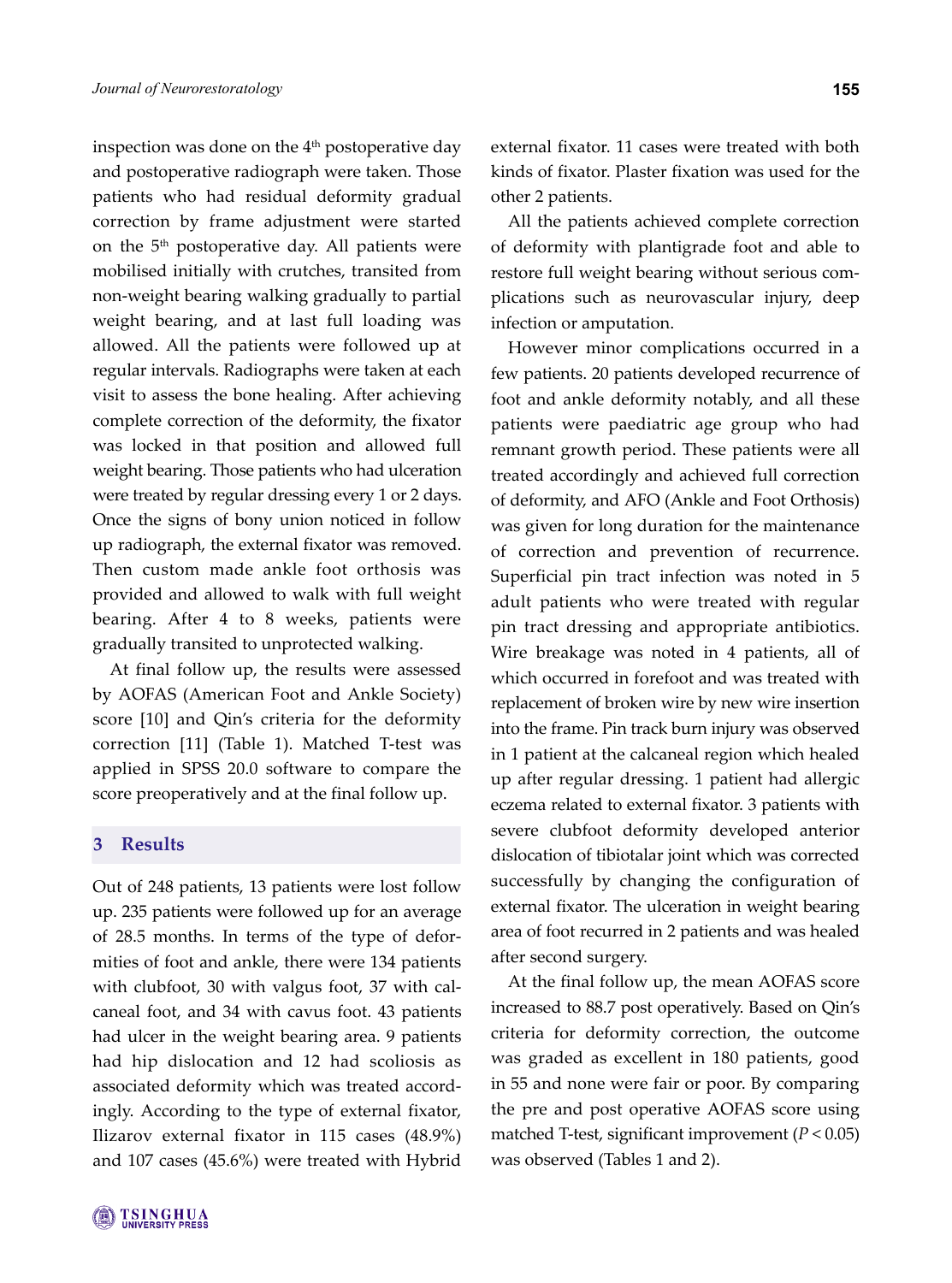|                                                                                                                                  |              | <b>Table 1</b> – Qin's postoperative evaluation criteria for lower limb reconstruction. |                                       |                |              |  |                  |
|----------------------------------------------------------------------------------------------------------------------------------|--------------|-----------------------------------------------------------------------------------------|---------------------------------------|----------------|--------------|--|------------------|
| Name                                                                                                                             | Gender       | country                                                                                 | Age of follow-up<br>Age               |                |              |  |                  |
| Address                                                                                                                          |              |                                                                                         | Phone number                          |                |              |  |                  |
| Cause of deformity<br>Deformity: Osseous                                                                                         |              | Soft tissue contracture                                                                 | Combined deformity<br>Limb shortening |                |              |  |                  |
| Gait (preoperative)<br>Squatting<br>Crawling<br>Crutches<br>Severe limp<br>Single crutch<br>Moderate limp<br>Mild limp<br>Normal |              |                                                                                         |                                       |                |              |  |                  |
| Operation procedures and times:                                                                                                  |              |                                                                                         |                                       |                |              |  |                  |
| Remarks                                                                                                                          | Reoperation: | Physical therapy:<br><b>YES</b><br>N <sub>o</sub>                                       |                                       |                |              |  |                  |
| ______ years _________ months ________ days after the last surgery                                                               |              |                                                                                         |                                       |                |              |  |                  |
|                                                                                                                                  |              | Unbalanced muscle (preoperative)                                                        |                                       |                |              |  |                  |
| Evaluation of muscle<br>transfer surgery                                                                                         |              | Strength balance                                                                        | Excellent                             | Well           | Good         |  | Poor             |
|                                                                                                                                  |              | <b>Scores</b>                                                                           | 3                                     | $\overline{2}$ | $\mathbf{1}$ |  | $\overline{0}$   |
|                                                                                                                                  |              | Deformity part and degree (preoperative)                                                |                                       |                |              |  |                  |
| Evaluation of deformity<br>correction(X-ray)                                                                                     |              | Deformity correction                                                                    | Excellent                             | Well           | Good         |  | Poor             |
|                                                                                                                                  |              | <b>Scores</b>                                                                           | 3                                     | 2              | $\mathbf{1}$ |  | $\mathbf{0}$     |
|                                                                                                                                  |              | Disabled part                                                                           |                                       |                |              |  |                  |
| Evaluation of walking<br>ability                                                                                                 |              | Improvement                                                                             | Excellent                             | Well           | Good         |  | Poor             |
|                                                                                                                                  |              | <b>Scores</b>                                                                           | 3                                     | $\overline{2}$ | $\mathbf{1}$ |  | $\Omega$         |
| Patient's self-evaluation                                                                                                        |              | (Parents represent for children)                                                        |                                       |                |              |  |                  |
|                                                                                                                                  |              | Self-evaluation                                                                         | Excellent                             | Well           | Good         |  | Poor             |
|                                                                                                                                  |              | <b>Scores</b>                                                                           | 3                                     | $\overline{2}$ | $\mathbf{1}$ |  | $\mathbf{0}$     |
| (E.g. nerve injury, anchyloses, severe infection, osteotomy nonunion etc.)                                                       |              |                                                                                         |                                       |                |              |  |                  |
| Complications                                                                                                                    |              | Complication degrees                                                                    | Excellent                             | Well           | Good         |  | Poor             |
|                                                                                                                                  |              | <b>Scores</b>                                                                           | 3                                     | $\overline{2}$ | $\mathbf{1}$ |  | $\boldsymbol{0}$ |
| Average scores                                                                                                                   |              | 2.5                                                                                     |                                       | $\overline{2}$ | $\mathbf{1}$ |  |                  |
|                                                                                                                                  |              | Excellent                                                                               | Well                                  |                | Good         |  | Poor             |
| Cause of complication:                                                                                                           |              |                                                                                         |                                       |                |              |  |                  |
| Surgery performed by:<br>Follow-up date:                                                                                         |              |                                                                                         |                                       | Followed by:   |              |  |                  |

**Table 1** Qin's postoperative evaluation criteria for lower limb reconstruction.

The patients were evaluated in terms of muscle strength, deformity correction (including imaging), assessment of motor and walking function, self-perception of surgical effect, and complications & problems, and so on. Each item was divided into 4 levels. For patients with bony surgery but without tendon transfer, 4 items were applied when follow-up, the total score divided by 4. For patients with compound surgery, 5 items were applied when follow-up, total score divided by 5. Average scores: > 2.5, excellent; > 2, well; > 1, good; < 1, poor.

|  | Table 2 The pre and post operative AOFAS scores. |  |  |  |
|--|--------------------------------------------------|--|--|--|
|--|--------------------------------------------------|--|--|--|

|                                       | Preoperative<br>score $(n)$ | Postoperative<br>score $(n)$ | P value |  |
|---------------------------------------|-----------------------------|------------------------------|---------|--|
| Clubfoot                              | $67.05 \pm 5.5$ (134)       | $86.16 \pm 3.62$ (134)       | 0.046   |  |
| Valgus foot                           | $70.45 \pm 10.3$ (30)       | $85.45 \pm 6.55(30)$         | 0.039   |  |
| Calcaneal foot                        | $68.46 \pm 7.3$ (37)        | $83.41 \pm 5.42$ (37)        | 0.035   |  |
| Cavus foot                            | $72.26 \pm 4.7$ (34)        | $84.92 \pm 5.18(34)$         | 0.045   |  |
| $P < 0.05$ , significantly different. |                             |                              |         |  |

**Table 3** The outcome based on Qin's criteria for deformity correction.

| Category       | Excellent | Good | Fair             | Poor   |
|----------------|-----------|------|------------------|--------|
| Clubfoot       | 97        | 37   | 0                | $\cup$ |
| Valgus foot    | 26        | 4    | 0                | 0      |
| Calcaneal foot | 32        | 5    |                  | 0      |
| Cavus foot     | 25        | 9    |                  | 0      |
| Total          | 180       | 55   | $\left( \right)$ | 0      |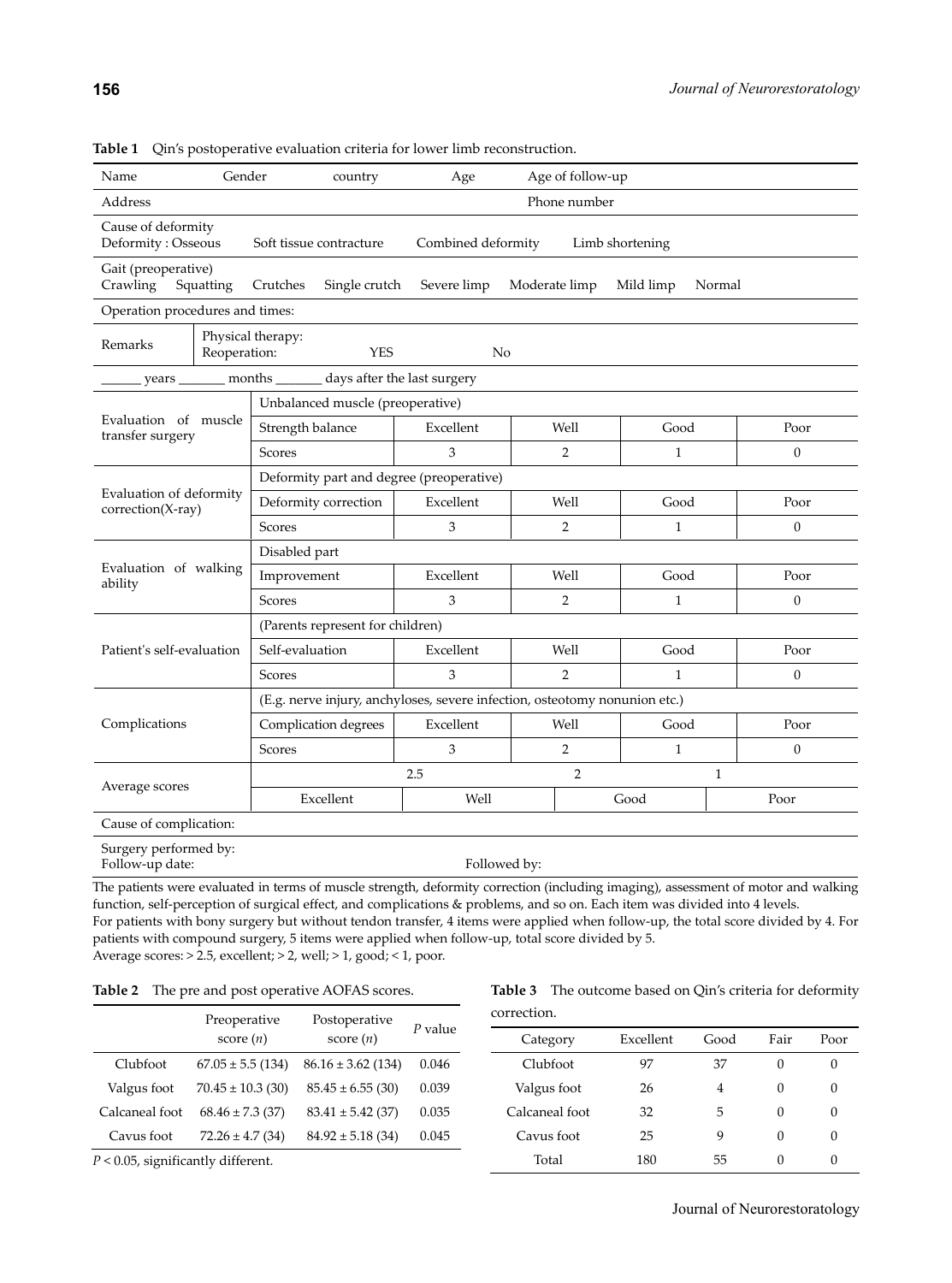## **4 Discussion**

Spina bifida is a developmental defect caused by an incomplete closure of the embryonic neural tube during the first 3~4 weeks of gestation. This developmental vertebral defect may lead to motor and/or sensory loss below the lesion causing variable spasticity, paralysis, and muscle imbalance of the lower extremities [12]. Different spinal

segment defects cause different types and degrees of foot and ankle deformities, and bowel and bladder disturbances [2]. The treatment of this clinical syndrome involves pediatrics, neurosurgery, urology, orthopaedics, rehabilitation and other disciplines, each one with their indication achieved good result based on their principles [13].

Orthopaedic method [14–16] is useful in the treatment of various deformities occur in these



**Fig. 1** A typical case: female, 18 years old, bilateral equinovarus foot deformities of spinal bifida sequela. (A) Equinovarus foot deformity bilateral sides. (B) X-ray showed vertebral defect in lumbosacral region. (C) The operation included posterior tibia muscle lengthening, the triple joint osteotomy and fixation with an Ilizarov fixator gradually correcting the deformity to neutral position. AFO was applied when fixator removal. (D) 2 years follow-up, her foot and ankle deformities were corrected completely.

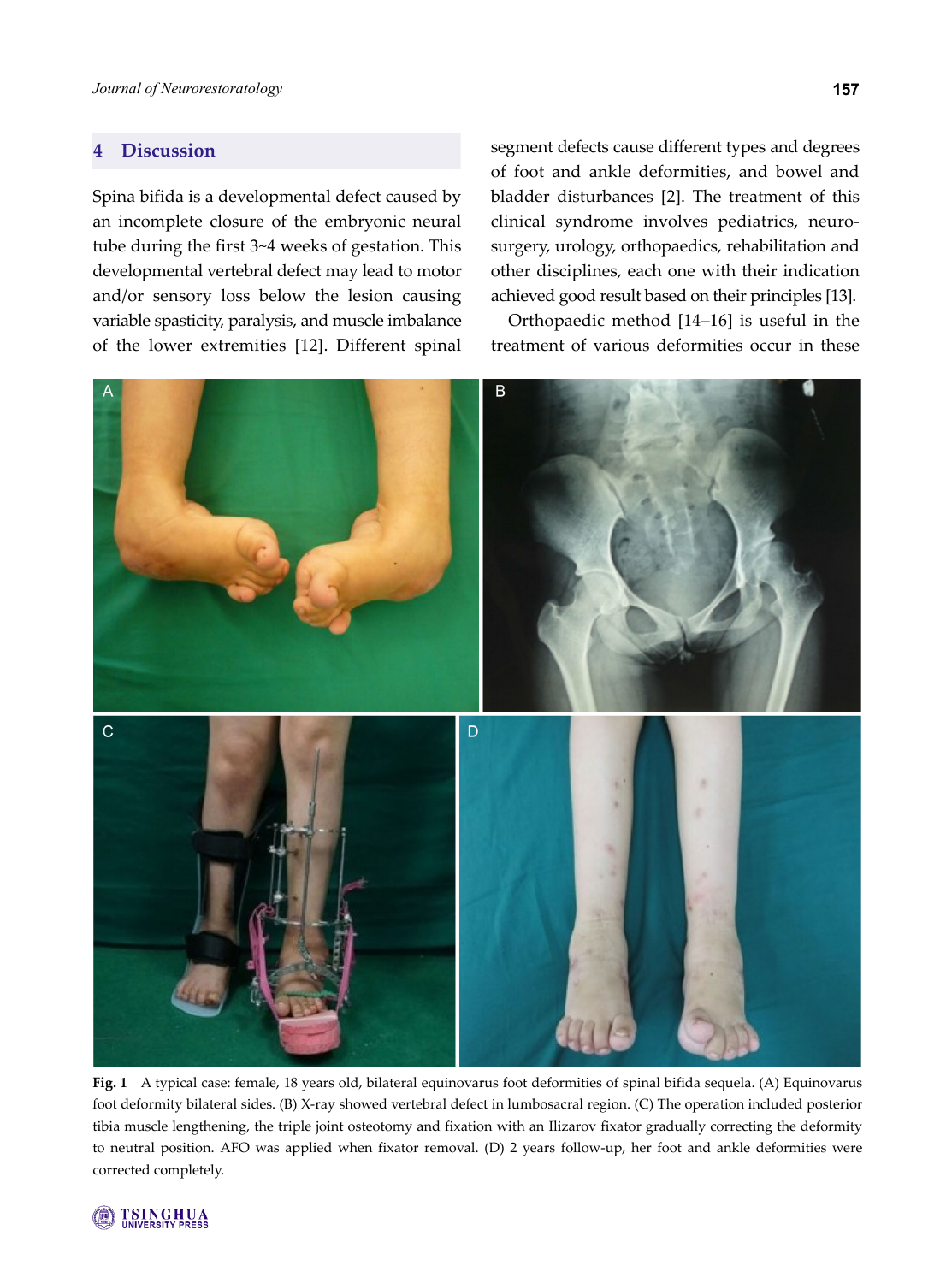spinal bifida patients and help to improve the functional quality of life. In addition to tendon release and bony osteotomy, external fixation has obvious advantages over other fixation methods like plaster, brace, and internal fixation. The external fixation is not only simple, adjustable and minimally invasive, but also suitable for various types and degrees of deformities. It is the result of method optimization. The choice of external fixator configuration is related to the degree of deformity of foot and ankle, and the extent of deformity correction. After limited bony or soft tissue surgery, hybrid fixator was usually used for acute correction. If the deformity could not be corrected fully, the correction of residual part relay on Ilizarov ring fixator, which can be done without adjustment or fine adjustment until fixator removal.

Ilizarov technique [17] is a representative of external fixation for the treatment of complex fracture, severe limb deformity and function reconstruction. It also creates a vast space in the treatment of complex foot and ankle deformity of spina bifida sequela. Patients could walk partial to full weight bearing under the control of external fixation. Some complications of skin and soft tissue necrosis, and neurovascular injury could be prevented as much as possible.

Lee et al. [18] evaluated the role of Ilizarov fixator in correction of rigid neurologic equinocavovarus foot deformities. They found that Ilizarov allows a greater degree of correction even in rigid foot deformities, and can minimize the further surgical intervention and scarring.

External fixation has some disadvantages in the treatment of lower limb deformities of spina bifida. Burn injury of pin tract is also a problem that needs to be paid attention in clinic practice. The wire can be broken during the walking weight bearing, which may result in below-expected bone healing effect and delayed bone formation in neurogenic diseases. Fatigue breakage under

long-term abnormal stress occurred on the wires and pins of external frame. Complications above can be avoided or minimized by standard installation of surgical procedures.

Regarding the limitation of this observed paper from a single center, in which patients suffered from spinal bifida and underwent tethered surgery, we hope the experience of deformity correction treatment could be confirmed by more centers.

When designing the plan for treatment of foot and ankle in spinal bifida sequela, we should pay attention to macro-thinking and the overall concept, and consider the application of individualized strategy of orthopedic surgery based on the theory of "Natural Reconstruction". Some children have developed to ankle deformity again in short-term, which are typical examples of the recurrence cases in treated group. If comprehensive methods above are applied in time, the natural course of deformity development may be blocked. Moreover, if patients are treated combine with other neurorestoring methods, such as cell therapy [9], neuromodulation, suitable rehabilitation etc. [19, 20], they may have less recurrence and achieve better therapeutic effect. This could also be the direction of future research.

### **5 Conclusion**

A combination of soft tissue and bony procedures along with external fixator helps to achieve complete correction of deformity and plantigrade foot, healing of ulcer, and restoration of functional activity. Through orthopaedic treatment, we can reconstruct the deformity, paralysis, sensory disorders and ulceration of foot and ankle suffered from spinal bifida sequela.

Regarding the recurrence cases of this deformity in developing age, orthopedic surgery should combine with the neurorestoring therapies, which may make suffering children to get more benefits.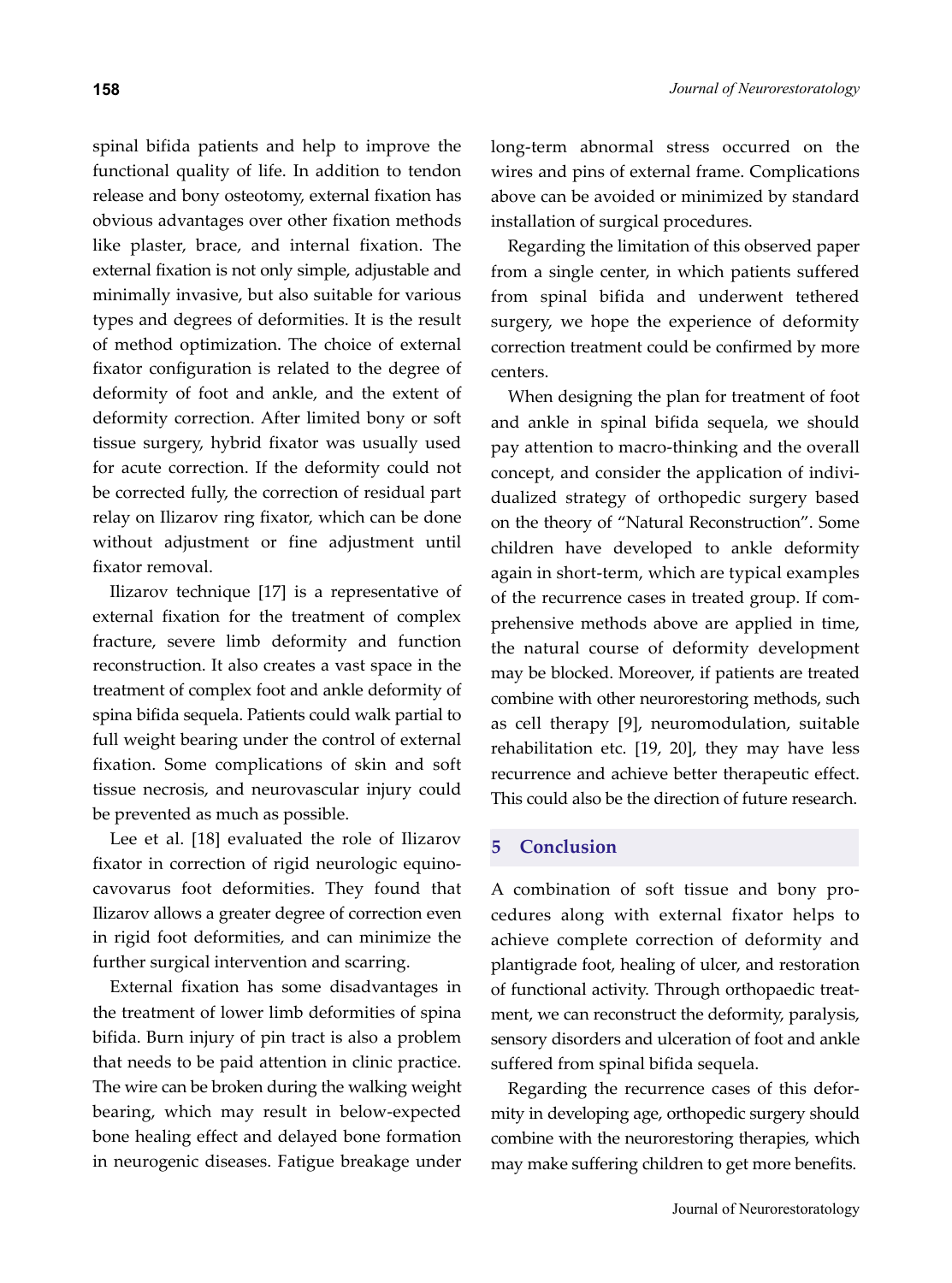### **References**

- [1] Chong C, Molet J, Oliver B, et al. The tethered cord syndrome: a review of causes. *Neurologia*. 1994, **9**(1): 12–18.
- [2] Gunay H, Sozbilen MC, Gurbuz Y, et al. Incidence and type of foot deformities in patients with spina bifida according to level of lesion. *Childs Nerv Syst*. 2016, **32**(2): 315–319.
- [3] Westcott MA, Dynes MC, Remer EM, et al. Congenital and acquired orthopedic abnormalities in patients with myelomeningocele. *Radiographics*. 1992, **12**(6): 1155–1173.
- [4] Noonan KJ, Didelot WP, Lindseth RE. Care of the pediatric foot in myelodysplasia. *Foot Ankle Clin*. 2000, **5**(2): 281– 304, vi.
- [5] Swaroop VT, Dias L. Orthopaedic management of spina bifida-part II: foot and ankle deformities. *J Child Orthop*. 2011, **5**(6): 403–414.
- [6] Kameshita K. Therapy of foot deformities in spina bifida. *Nippon Seikeigeka Gakkai Zasshi*. 1987, **61**(10): 1159–1173.
- [7] Tita AC, Frampton JR, Roehmer C, et al. Correlation between neurologic impairment grade and ambulation status in the adult spina bifida population. *Am J Phys Med Rehabil*. 2019, in press, DOI 10.1097/ PHM.0000000000001188.
- [8] Bradko V, Castillo H, Janardhan S, et al. Towards guideline-based management of tethered cord syndrome in spina bifida: A global health paradigm shift in the era of prenatal surgery. *Neurospine*. 2019, in press, DOI 10.14245/ns.1836342.171.
- [9] Chen L, Nie H, Huang H, et al. Three cases of tethered release combined with olfactory ensheathing cell transplantation (in Chinese). *Chin J Clinicians (Electronic Edition)*. 2010, **4**(11):2311-2312.
- [10] Wang ZH, Gao JQ, Zhan XH, et al. One-stage debridement and two-stage Ilizarov bone transport technology for post-traumatic lateral malleolus defect

(in Chinese). *Chin J Reparative Reconstr Surg*. 2019, **33**(7): 865–870.

- [11] Zang JC, Qin SH, Qin XL, et al. Treatment strategy for flail foot with sensory disorder of spina bifida sequela in adult (in Chinese). *Chin J Repar Reconstr Surg*. 2018, **32**(10): 1255–1260.
- [12] Cotter AM, Daly SF. Neural tube defects: is a decreasing prevalence associated with a decrease in severity? *Eur J Obstet Gynecol Reprod Biol*. 2005, **119**(2): 161–163.
- [13] Dicianno BE, Beierwaltes P, Dosa N, et al. Scientific methodology of the development of the guidelines for the care of people with spina bifida: an initiative of the spina bifida association. *Disabil Health J*. 2019: S1936–S6574(19)30106–2.
- [14] Carroll NC. Assessment and management of the lower extremity in myelodysplasia. *Orthop Clin North Am*. 1987, **18**(4): 709–724.
- [15] Shanahan MD, Douglas DL, Sharrard WJ, et al. The long-term results of the surgical management of paralytic pes cavus by soft tissue release and tendon transfer. *Surg Infancy Child*. 1985, **40**(Suppl 1): 37–41.
- [16] Nicol RO, Menelaus MB. Correction of combined tibial torsion and *Valgus* deformity of the foot. *J Bone Joint Surg Br*. 1983, **65**(5): 641–645.
- [17] Zhang Z, Zang JC, Qin S. Effectiveness of Ilizarov technique in treatment of clubfoot after burns (in Chinese). *Chin J Repar Reconstr Surg*. 2018, **32**(2): 178–181.
- [18] Lee DY, Choi IH, Yoo WJ, et al. Application of the Ilizarov technique to the correction of neurologic equinocavovarus foot deformity. *Clin Orthop Relat Res*. 2011, **469**(3): 860–867.
- [19] Panda PK, Mallik KC, Patel R, et al. Molecular basis of spina bifida: recent advances and future prospectives. *J Pediatr Neurosci*. 2019, **14**(1): 16–19.
- [20] Huang HY, Mao GS, Feng SQ, et al. 2016 yearbook of Neurorestoratology. *J Neurorestoratology*. 2017, **5**: 111–115.



**Jiancheng Zang,** affiliates to Orthopeadics Department of Chinese National Rehabilitation Hospital, National Research Center for Rehabilitation Technical Aids, Beijing Key Laboratory of Rehabilitation Technical Aids for Old-Age Disability, Key Laboratory of Human Motion Analysis and Rehabilitation Technology of the Ministry of Civil Affairs. He focuses on limb deformity correction and functional reconstruction, including congenital and acquired limb disabilities secondary to

spina bifida, poliomyelitis, cerebral palsy, and traumatic sequelae, etc. E-mail: Jianch88@aliyun.com.